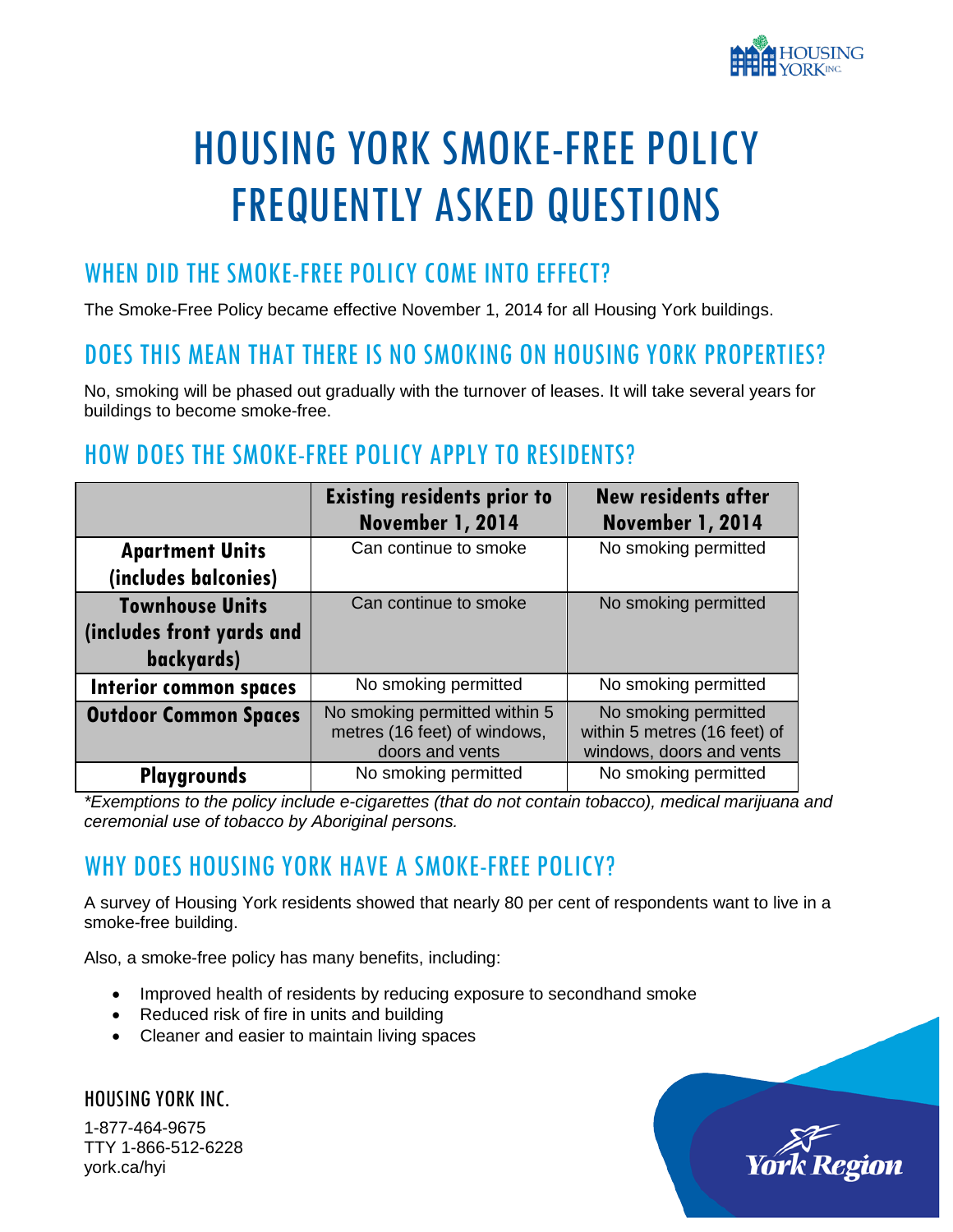### WILL HOUSING YORK EVICT RESIDENTS FOR NON-COMPLIANCE?

Eviction for non-compliance is a possibility – however, staff and social workers will first work with residents to assist them in understanding and complying with the no smoking policy.

## DOES THIS POLICY VIOLATE A RESIDENT'S RIGHT TO SMOKE AND PERSONAL CHOICE?

Canadian law does not support a right to smoke. The policy on Human Rights and Rental Housing 2009 states, "given the inherent risks associated with smoking, a housing provider may have little or no obligation to accommodate a resident's need to smoke when to do so would amount to undue hardship, for example, by negatively affecting the health and safety of other residents."

# WILL EXISTING RESIDENTS WHO SMOKE AND ARE APPROVED FOR A TRANSFER RE PERMITTED TO SMOKE IN THEIR NEW UNIT?

If a resident who smokes must be transferred due to legislative rules, the resident will be permitted to smoke in their new unit.

All residents who are transferred to a unit must sign a smoke-free clause to move to the new unit.

#### CAN A RESIDENT CHOOSE TO DESIGNATE THEIR UNIT AS NON-SMOKING?

Yes, a resident who moved into a Housing York building before the Smoke-Free Policy came into effect can update their lease and designate their unit as non-smoking. Please contact the Tenant Services Coordinator for your building by calling 1-877-464-9675.

#### HOW WAS THE FIVE METRE DISTANCE FROM BUILDINGS DETERMINED?

A variety of distances were reviewed for each site. The five metre (16 feet) distance was selected because it respects the health of those who do not smoke while also respecting the choice of those who want to smoke.

Five metres provides the opportunity to smoke somewhere on each property without affecting neighbouring properties or sending someone off the property to smoke. Research indicates that health benefits can be achieved by the five metre distance.

## CAN RESIDENTS SMOKE IN THEIR CARS?

If the vehicle is parked in a location five metres (16 feet) away from any window, door, balcony or vent, residents can smoke in their cars. In the Province of Ontario, legislation restricts a driver or a passenger of a vehicle from smoking when someone under the age of 16 is present.

#### ARE RESIDENTS EXPECTED TO QUIT SMOKING?

The policy does not prohibit renting a unit to a smoker nor does it require residents to quit smoking.

If you smoke and want to quit, there are supports available that can help. For more information visit: [york.ca/tobacco](mailto:york.ca/tobacco) , [smokershelpline.ca](mailto:smokershelpline.ca) or call Access York at 1-877-464-9675, TTY 1-866-512-6228.